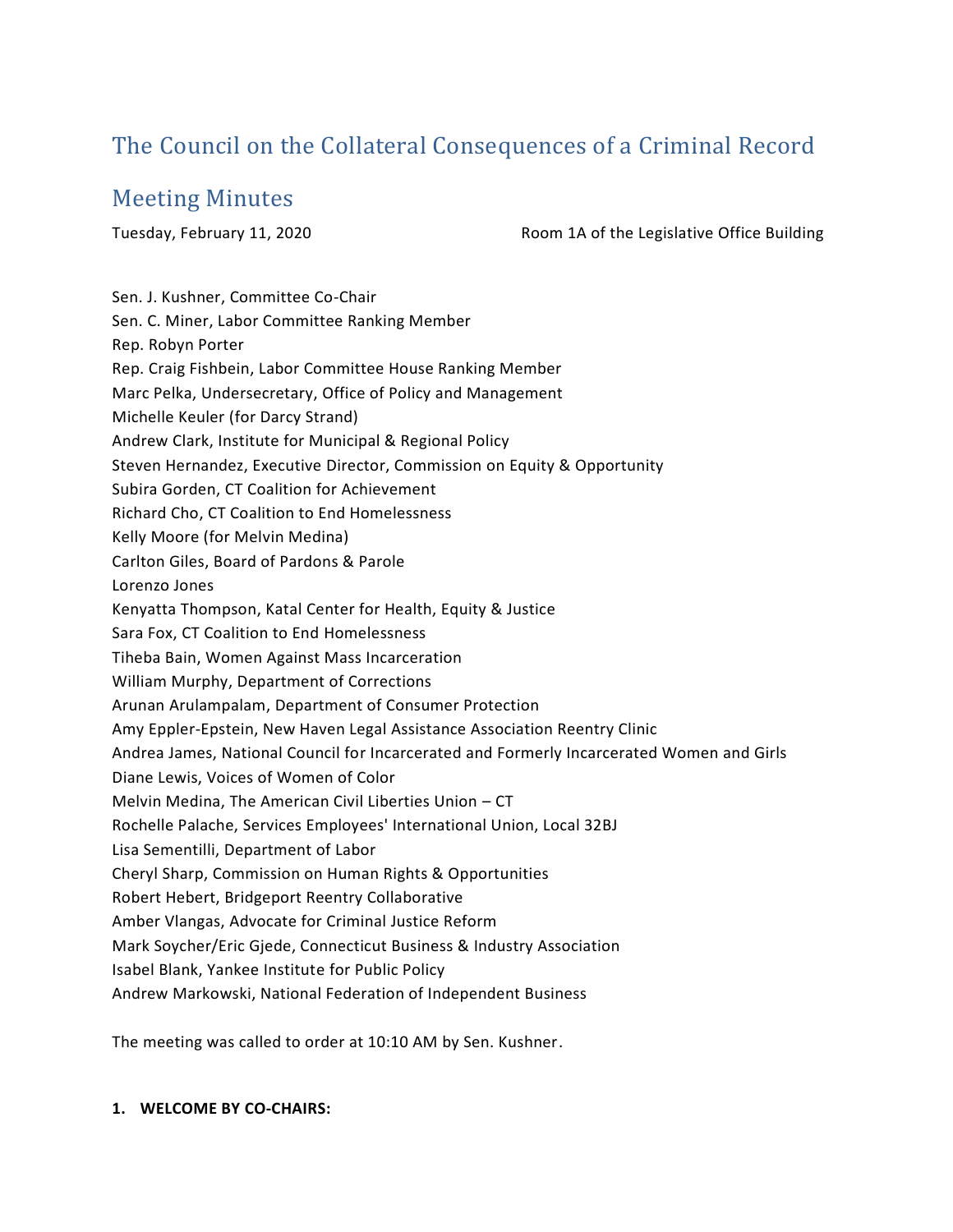## **Sen. Kushner welcomed those in attendance. The emergency procedure announcements were read by Rep. Porter.**

SUBCOMMITTEE FINAL REPORTS FROM THE Council on the Collateral Consequences of a Criminal Record

#### RESEACH SUBCOMMITTEE REPORT:

Andrew Clark, Institute for Municipal & Regional Policy: In his final report of the Research Subcommittee, Mr. Clark said collateral consequences are arbitrary and often long-lasting. They restrict the rights/privileges of people with criminal convictions to participate in society and deny access to many benefits. Some are enacted for valid public safety reasons, but many are unrelated to the crime for which a person has been convicted. There is very little evidence that harsh collateral consequences are a deterrent, but evidence shows they do increase recidivism which decreases public safety. They often impose restrictions on professional licensing and serve as an anti-competitive function, hindering the likelihood of rehabilitation. Sex offense registries carry a variety of exclusions and barriers that often are not directly related to public safety. Voting restrictions vary by State, Connecticut's being the most restrictive in New England. In many states, voting rights are restored automatically when people are released from incarceration. Around the world, many countries don't restrict voting rights. Federal courts and some states permanently bar anyone with a felony conviction for sitting on a criminal jury because they believe they would be biased toward criminal defendants. Studies show, however, that formerly incarcerated individuals are no more biased than other potential jurors. Restrictions on pubic housing and benefits make former prisoners vulnerable. They often have no money or resources for basic living expenses, which can lead toward unlawful means to earn subsistence funds. Even though convictions are unrelated to driving violations or offenses, many former prisoners have their driver's licenses suspended. This limits employment opportunities. Access to federal financial aid for higher education is suspended for people with drug convictions, but not for other criminal convictions. Preliminary research indicates this is not done pursuant to any written policy but is based on the practice of specific departments or specific individuals. Although employers in some states are not allowed to inquire about criminal history on applications, many delay background checks until finalists are selected. Many employers use a blanket ban in hiring any person with a prior criminal conviction, regardless of the offense. In Connecticut, to receive an Absolute Pardon, petitioners are required to fill out applications providing life activities for 3 years after the date of disposition and appear before the Board of Pardons and Paroles. If on probation/parole, they are not eligible to even apply. There is an expedited process where an applicant convicted of non-violent offenses could be reviewed administratively and not required to physically appear before the board. Decisions to grant pardons are based, among other things, on the severity of the offense, the impact on the victim and their input, criminal history and how much time has passed since the most recent offense as well as whether the public interest is served by pardoning. Also considered are what has been accomplished since the offense, work history, subsequent contact with the crimina l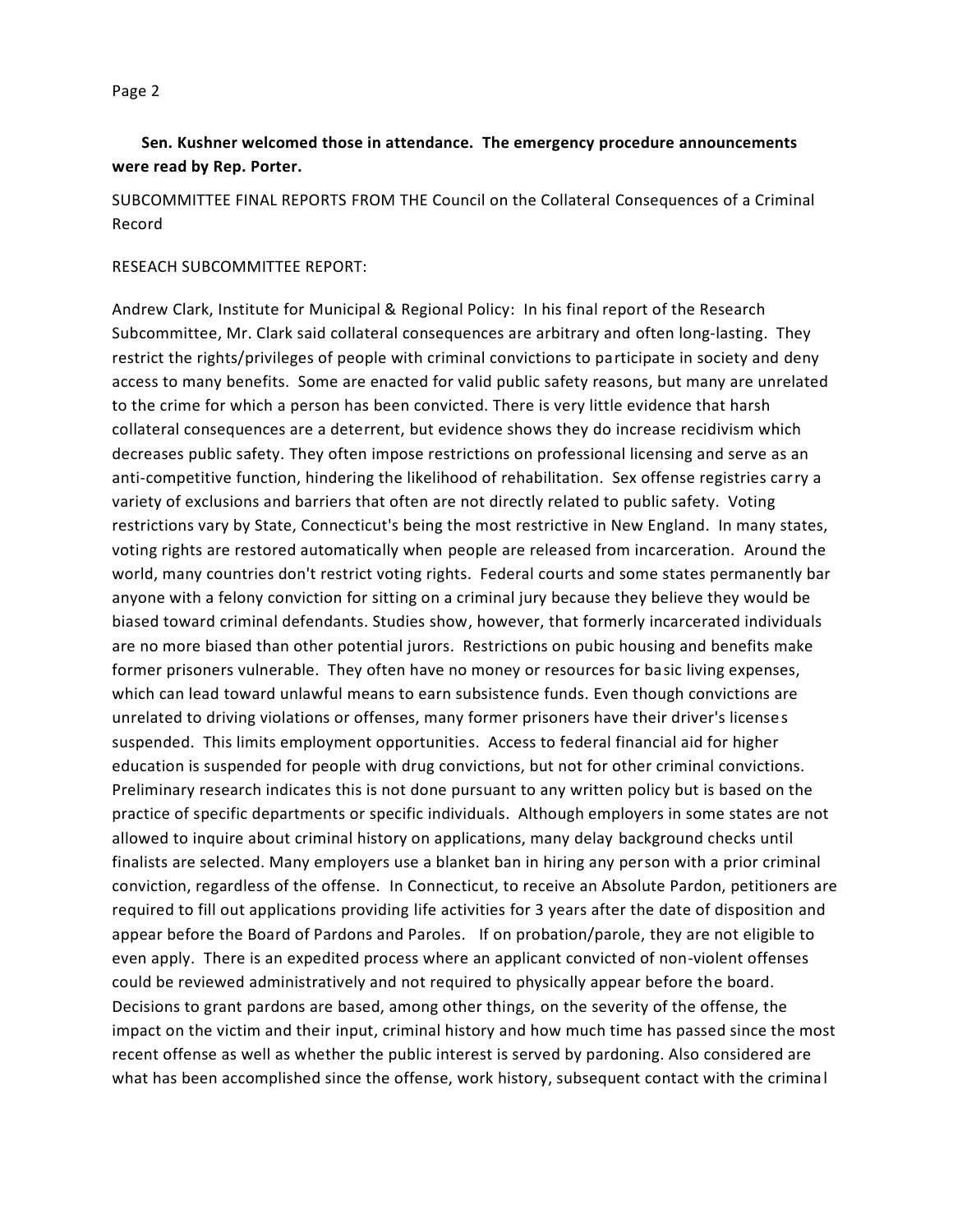justice system, character references and community service. In Connecticut, a granted Absolute Padron results in the erasure of the adult criminal record.

#### RECOMMENATIONS:

Collateral consequences should be tailored to serve public safety and punitive mandatory consequences avoided. People should not be impeded from reentering and becoming contributing members of society. Laws should be reviewed periodically to evaluate if they are necessary. A comprehensive analysis of collateral consequences should be publicly available and analyzed as to the relationship to public safety. Consequences not serving the public interest should be repealed. Arrest alone should never be enough justification to limit rights and privileges, except as set forth by the court in which the charges are pending.

A permanent statutory commission should review this report and make recommendations accordingly. The Connecticut General Assembly should consider adoption of a 'collateral consequences impact statement' into either the joint rules or CT general statutes. This should be made accessible to the public.

A Judicial Bench Book should be adopted. The National Inventory of Colleterial Consequences of Conviction (NICCC) would make sanctions and disqualifications that result from a criminal conviction and are not part of the judgment filed in a criminal case available to be reviewed with the defendant.

Prosecutors should be required to disclose (in writing) all consequences of the plea agreement offered by the prosecutor before accepting a plea agreement from a defendant.

Connecticut should end felony disenfranchisement entirely. Denying the right to vote does not serve in the interest of public safety. However, if these restrictions remain, the felon should be notified if their right to vote is restored automatically and/or what steps are required to complete the process.

Blanket restrictions on jury service because of a criminal conviction do not safeguard the jury process.

Connecticut should enact policies that enhance employment opportunities for people with convictions and enforce prohibitions on racial discrimination. Employers should not automatically disqualify a candidate with a criminal record, except in circumstances where the record directly conflicts with the scope of employment.

Connecticut should set monitored standards for licensing boards/professional licensing entities and ban mandatory denial for any criminal convictions.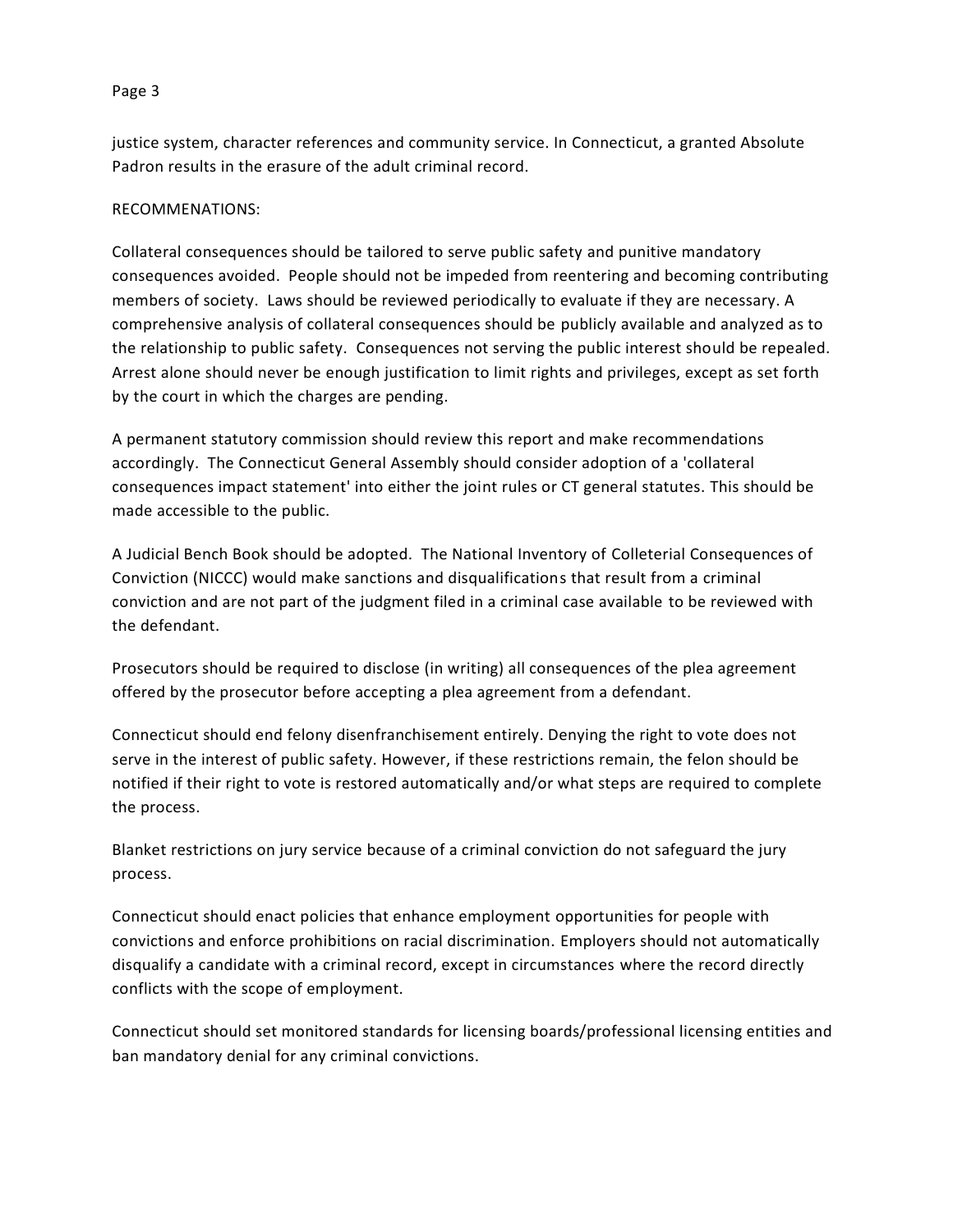Connecticut should prohibit discrimination in access to financial products, including life/car insurance and bank/credit union accounts.

Policies should be enacted prohibiting discrimination in higher education admissions for people with criminal convictions.

#### EMPLOYMENT SUBCOMMITTEE REPORT:

Mark Pelka, Office of Policy & Management: His final report of the Employment Subcommittee focused on methods to improve employment opportunities for people with criminal records to ease the transition back into the community. Development programs, both pre and post release, should be made available through adult education. These should prioritize people in the criminal justice system through federally funded programs, the Governor's Workforce Council, and the Connecticut Education and Training Commission. This would include customized entrepreneurial training programs, Prison Industry Enhancement Certification programs through the Bureau of Justice Assistance (funding may be available for these programs) and the development of universal/digital job readiness assessments and career inventories.

To fill gaps in available workforce services, private and federal funding should be investigated. During reentry, there is a need for more coordination to connect people to job training and placement and better access to behavioral health treatment through agencies and post-release service providers. Pell funding for juvenile pre-release services needs to be expanded.

It is important employers have connections with DOC's Industry Business Advisory Group (under the ARES grant) to engage and drive program development. Growth businesses should be identified in order to prioritize available training to help fill in-demand occupations. Employers must be made aware of the Workforce Opportunity Tax Credit (WOTC) for hiring people with barriers to include those with felony records. Employers and human resource personnel should also be notified about the vocational, education and training services for people in the criminal justice system. They should be told about access to fidelity insurance bonds that indemnify employers for loss of money or property through dishonest acts of employees. Second-chance hiring forums with business leaders and associations should be encouraged as well as job fairs and preparation services through in-reach programs in correctional facilities.

Employers' parts in this process are important. Employment barriers must be lowered, and discrimination based on criminal records prohibited. To assure accuracy, quality, consistency and efficiency, centralized background checks should be performed by state agencies. Employers should be offered these preliminary background checks on people pursuing apprenticeships and certifications.

After a designated waiting period, certain criminal records should be automatically cleared. The sex offender registry should be revised to make it more risk than offense based. These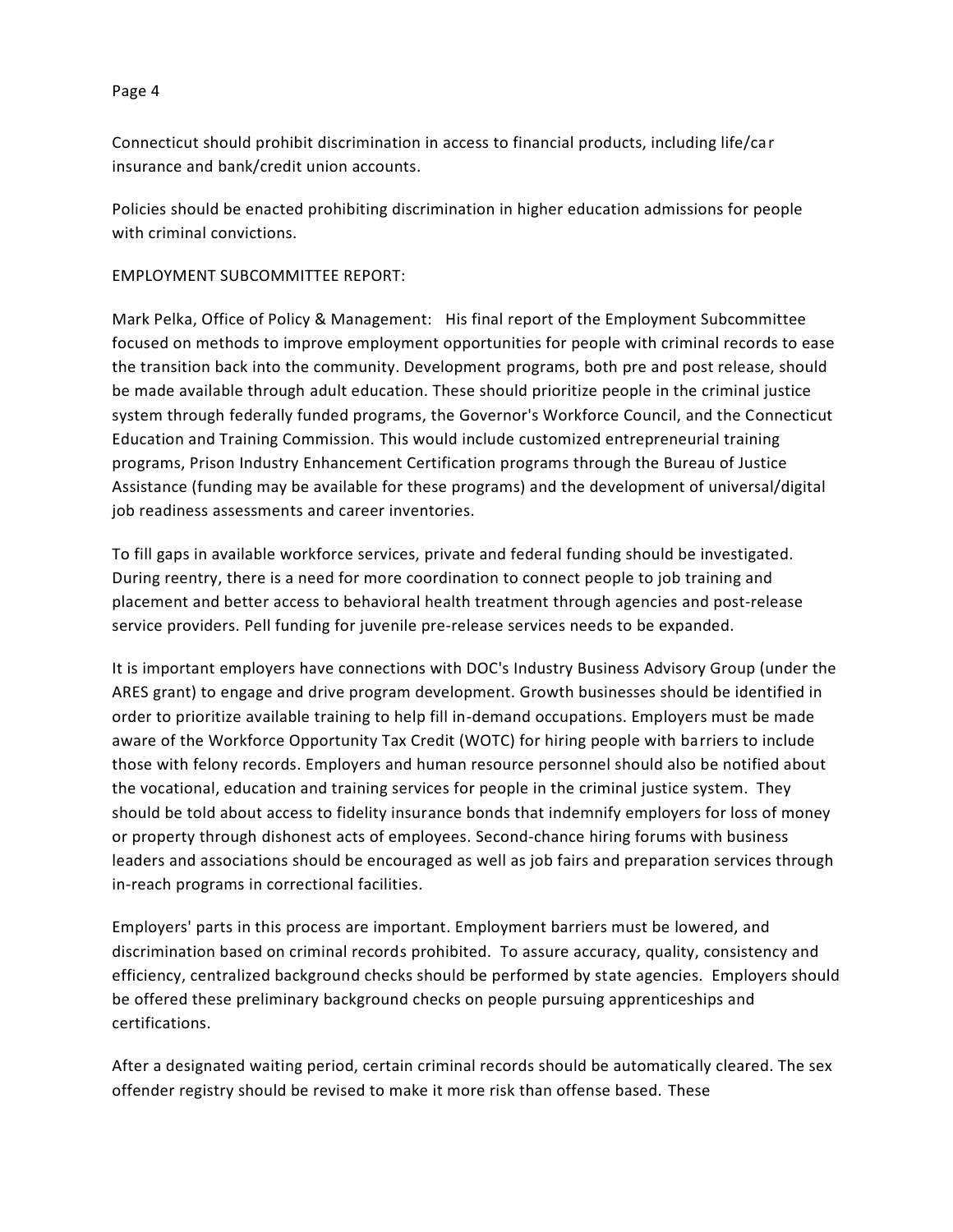recommendations would benefit both employers and former prisoners reentering the work force and society.

#### HOUSING SUBCOMMITTEE REPORT

Richard Cho, CT Coalition to End Homelessness: This subcommittee included people and family members who had firsthand knowledge in the criminal justice system, criminal justice advocates, legal service organizations, housing advocates, state and local housing agencies and private landlords. This diverse group took care to achieve a consensus among the various perspectives.

After a Texas Supreme Court ruling, the Department of Housing and Urban Development (HUD) was found to be in violation of the Fair Housing Act since it includes a blanket denial of persons with criminal records. It constitutes discrimination based on race given the disparities in the criminal justice system. As an alternative, HUD's guidance states landlords and housing owners must use individualized assessments in conducting criminal background screening as part of tenant selection. The subcommittee feels the rulings fall short in providing landlords with a specific approach to conduct individualized assessments. They drew heavily from a policy adopted by New York State.

The policy applies to all rental housing including landlords, housing owners, housing authorities, third-party property management organizations and state/federal financed housing.

No blanket denials should be made based on a criminal record, ("Ban the Box"). Although they may not include a question asking if they have a criminal conviction in applications, they may still conduct criminal background screening. Landlords and housing owners may only consider a denial based on a conviction involving physical violence to persons or property that adversely affects healthy, safety or welfare.

Criminal background checks must only review and consider prior convictions within 10 years of the time of application. Convictions/charges occurring before the age of 17, technical violations not leading to conviction or convictions excused by pardon, overturned on appeal or otherwise vacated may not be used.

If denying admission to housing on the basis of criminal convictions that involved physical violence to persons or property or health/safety/welfare of others, the landlord or owner must conduct a written individualized assessment that considers the time passed since the offense, the age at the time of the offense, the time spent in the community following incarceration, treatment completion when offenses involve drugs/alcohol that led to criminal behavior, rehabilitative programming, employment statutes, rental history, volunteering/community activities or other relative factors.

Each landlord or housing owner must provide applicants with a form explaining the procedures/policies regarding background checks and their right to submit evidence of rehabilitation. Applicants are given a chance to review/explain any conviction records before any decision regarding rental is made. When denied, the applicant must receive documentation of why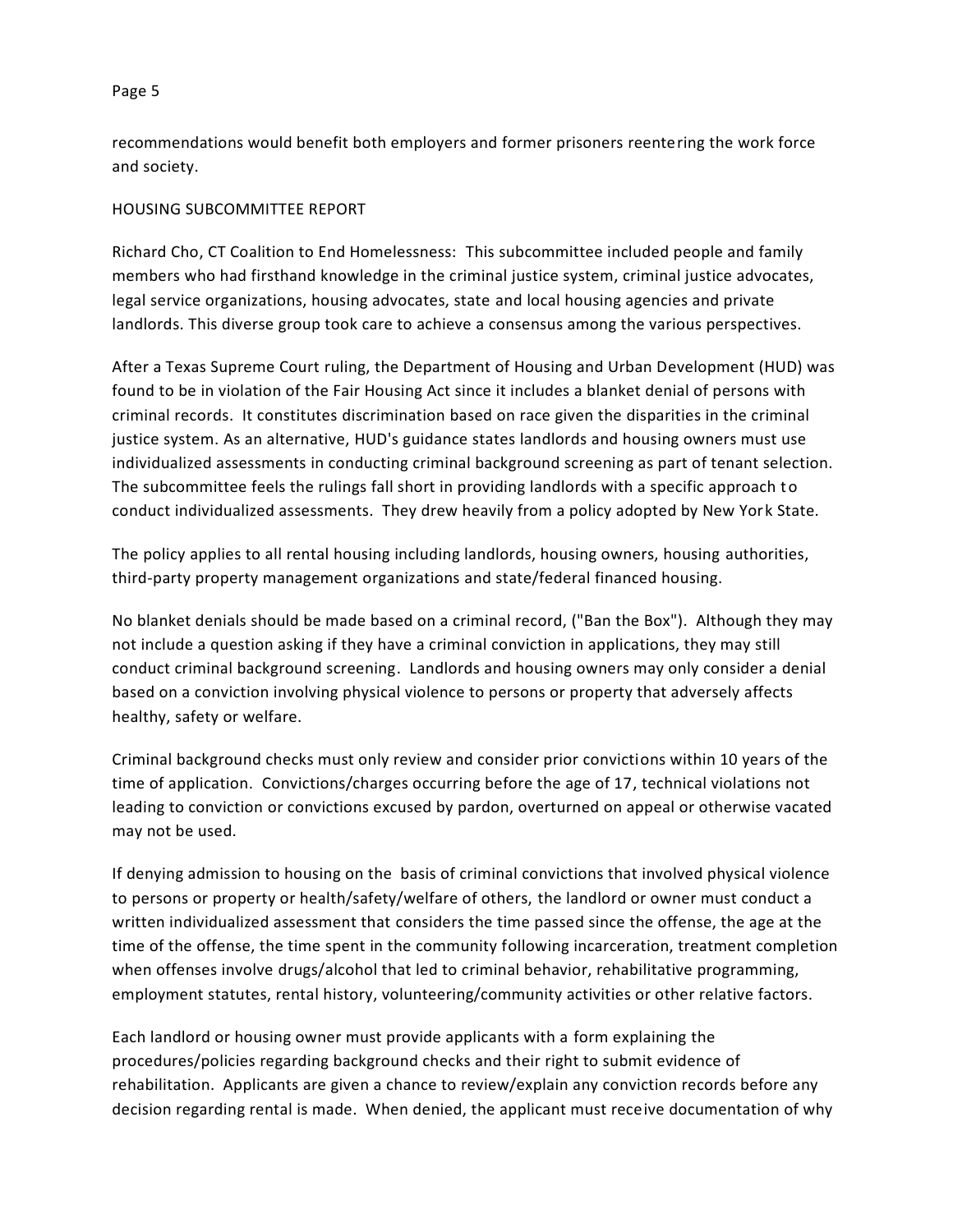within 5 days and given a chance to explain. CHRO (CT Commission on Human Rights Opportunities) personnel will enforce any adopted policies. The subcommittee submitted a copy of New York's Anti-Discrimination Policy (attached) for review.

#### MINORITY RECOMMENDATIONS

Sen. Craig Miner said the committee had undertaken a monumental task. It is unanimous that more must be done to open doors to housing and employment for those with criminal records. It is agreed that social reintegration is more successful and recidivism lower if an offender quickly establishes a residence and enters the labor force. However, the extreme course of action, socalled "clean slate" legislation, automatically erases criminal records after a designated period with no examination of the circumstances of the conviction or risk factors involved. He said there is a more prudent path.

Before discussing policy, he noted that the deadline was not met for submitting the findings. (Feb. 1, 2020). They were required (PA 19-142) to hold no less than three public forums to allow public comment/input. None were held. The public was effectively shut out of the process.

They firmly support the mission of the Council, to help more people and their families gain stable, long-term housing and employment, and wholeheartedly agree with the majority recommendations to:

Enhance efforts to train incarcerated individuals in various industries

Create partnerships between USD #1 and the CTT Technical Education System

Analyze any potential problems/consequences of post-release requirements on employment and job retention

Hold second-chance hiring forums

Encourage more training for human resources professionals who consider criminal records

Provide greater information to employers on the access for vocational training and education

Centralize accurate, consistent and efficient criminal background checks

Protect privacy for pardon petitioners

Create a model rental application (such as New York's) to provide guidelines to conduct individualized assessments.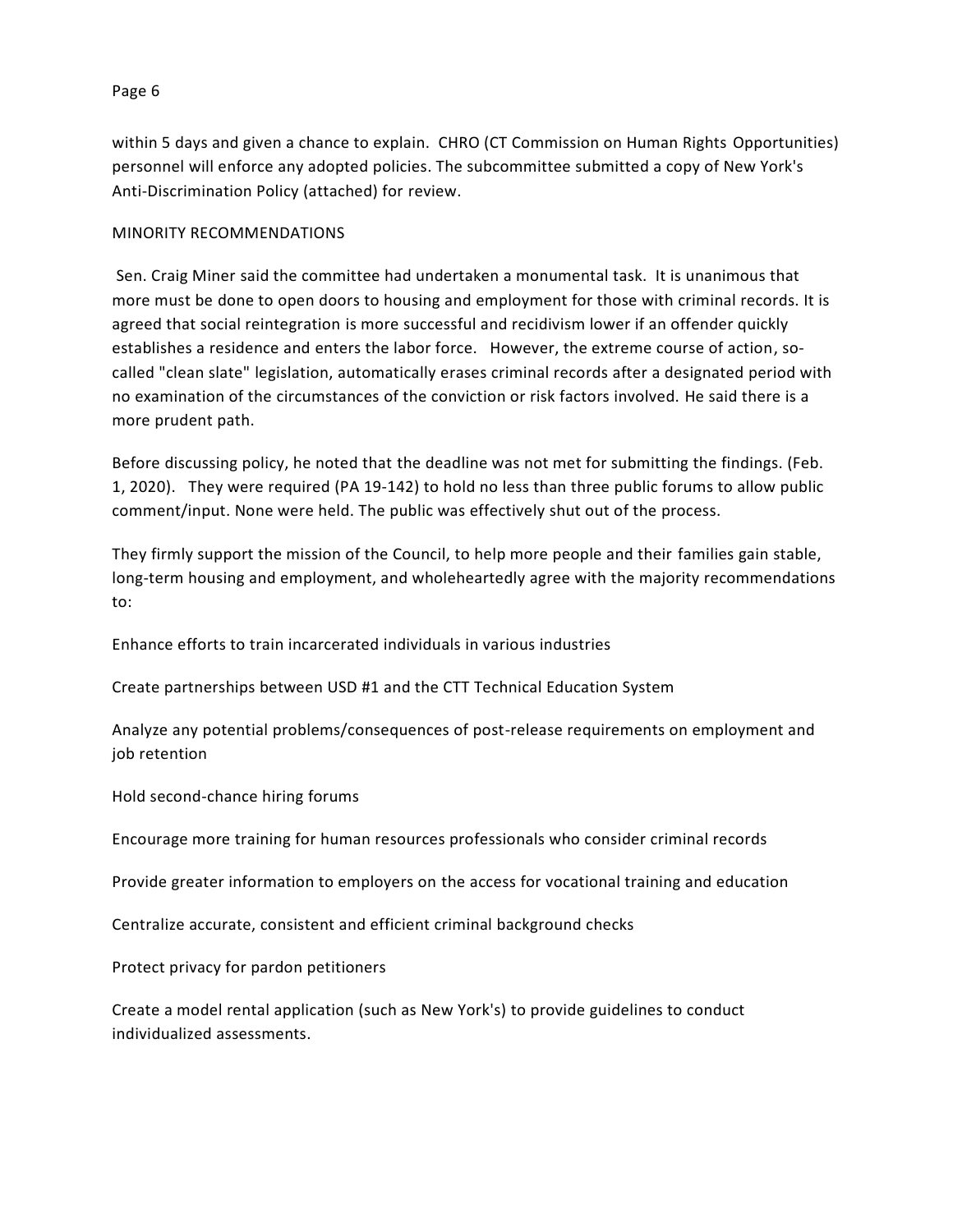However, they can't fully endorse revision of the sex offender registry without first seeing further details after examinations from experts dealing in the details of each individual crime, offender and criminal record.

Regarding the Housing Subcommittee report, he said HUD has fallen short in providing landlords with specific guidance conducting individualized assessments. The NY model is a sensible path.

Some states bar felons convicted within the past seven years from obtaining a driver's license. Sen. Miner cited an example where a college student working nights to pay tuition is convicted for possession of alcohol would have his license suspended for 30 days. This negatively impacts his ability to work to earn money for his education.

Another example of divergence with the report is the recommendation that made blanket changes to policies with no consideration of the circumstances unique to each instance. A full repeal of all statutory collateral consequences of criminal records and 'clean slate' proposals that automatically erase convictions could be harmful to employers and job creators. Having a job is an asset to both the employer and employee. The cost of training and other employment perks is high and hiring a qualified individual is an investment for the employer. They should not be forced to take the risk of hiring someone whose background has "thin compliance with the law". This extends to housing as well. Landlords deserve a full accounting of applicant's criminal history, not just the recommended ten-year lookback, before welcoming convicted felons into a rental community where the safety and well-being of all tenants is of concern. Also, the 5-day window response giving automatic placement of an applicant for the next available rental unit may not be enough time.

The major recommendation that they cannot endorse is the elimination of disenfranchisement while incarcerated. They do not feel this is workable.

Over 400 statutory collateral consequences regarding revoking/prohibiting occupational licensure have been identified. This is anticompetitive and works against the public interest. While some of these bans should remain (such as prohibiting a convicted sex offender from working in an occupation where children are involved or a convicted embezzler barred from being licensed as a fiduciary), they endorse removing most of the mandatory consequences form the statute. Some are outdated and should be repealed or limited to convictions reasonably related to the occupation's subject matter. As an example, a dietician or an athletic trainer should not have their license revoked for an unrelated felony. Judging the risks of potential recidivism should be made through the Board of Pardons and Paroles by experienced professionals and not through the Department of Consumer Protection.

Sen. Miner credited all the council members and subcommittees for their hard work. Hearing from the communities solidified their belief that many of the existing collateral consequences of a criminal conviction are outdated. Just as no two individuals are identical, no convictions, records or occupational skills are exactly the same. These individualized assessments are critical to ensure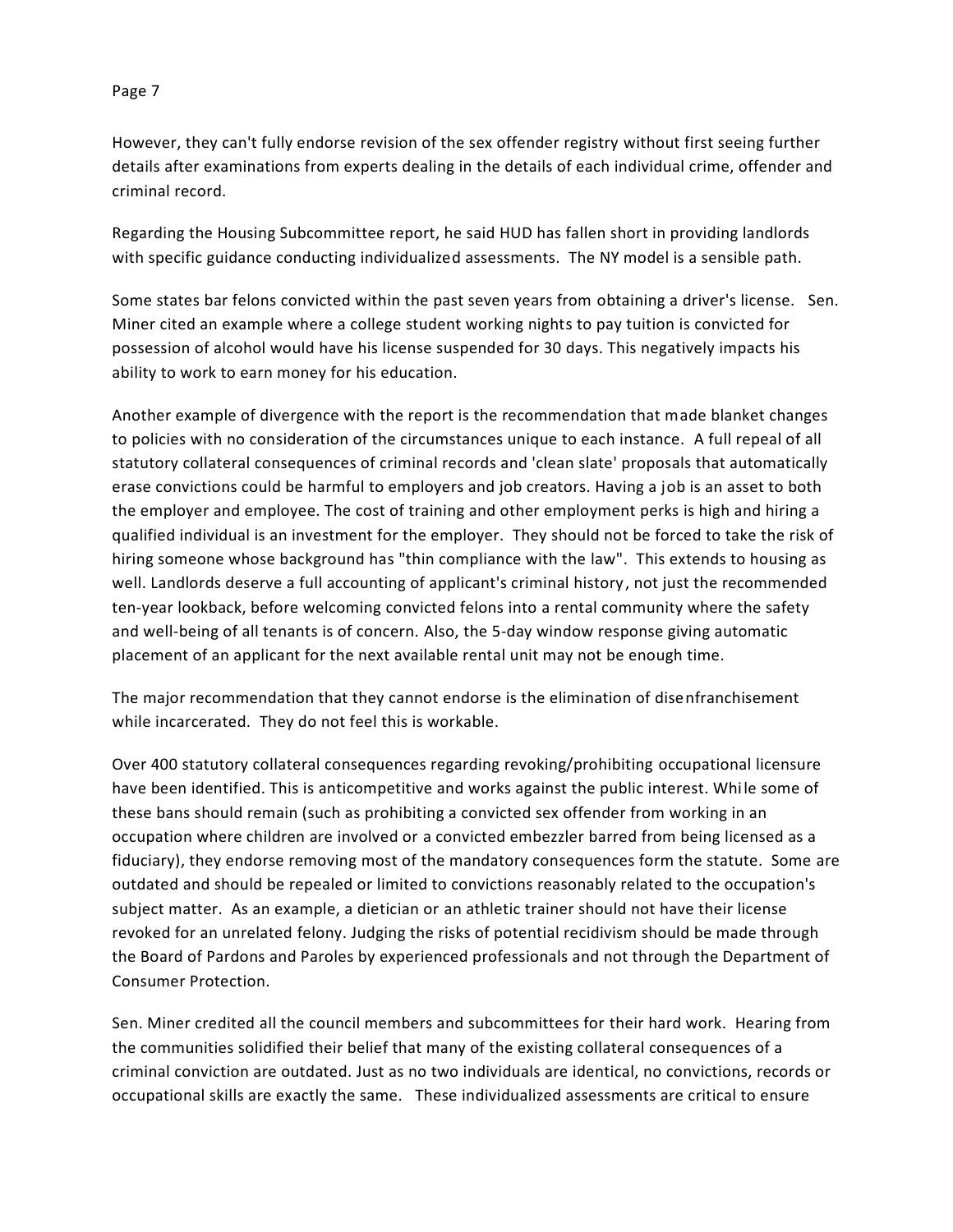formerly incarcerated individuals have every opportunity for employment....and employers have the same opportunity to invest in the potential of this labor force. If further work is needed, they are ready to work with all concerned to reach an acceptable conclusion addressing these issues.

Chairman Kushner asked if there were any comments or suggestions on the subcommittee reports.

Tiheba Bain (Women Against Mass Incarceration) said there should be more distinction between "protected classes". Sen. Kushner said the Labor Committee was working on taking a pro-action approach and the subcommittee reports would be instrumental in drafting legislation. The Housing Committee would also be made aware of the findings.

Lorenzo Jones asked what the next action would be and who would follow up on the reports. If there is no punishment, their work was useless. He also noted that gender has not been included in any of the reports.

Rep. Porter said the purpose was to accumulate information. Those closest to the problems were the people closest to the solution. Awareness and evidence will move this forward because now both sides have been heard.

Subira Gorden, CT Coalition for Achievement, said people of color are not given equal treatment and emphasis should be on the collateral impact on families.

Andrew Clark commented on the registry regulations. Each person should be considered as an individual issue. He personally has rented to someone on the list.

Richard Cho, CT Coalition to End Homelessness, said convictions should meet welfare standards and consideration should be given to things such as the age, type of offense, and good behavior.

Sen. Miner said he has a strong working relationship with Rep. Porter and Sen. Walker, who helped him gain insight. He spoke to battered women, tenants and landlords, employers and employees. These issues will serve as a template to move forward. He said the 3 public hearings mandated at the outset of the council's formation, were never held. These hearings would have provided even more information.

Sen. Kushner said this work was done to get a consensus to work toward legislation and common ground was found. She noted that this council did a wonderful job, having little assistance, clerk, or aides. She was hopeful that public forums would be planned.

Andrew Clark, Institute for Municipal & Regional Policy, recommend that the final package be sent to Appropriations since it would have a fiscal impact.

Sen. Kushner and Rep. Porter thanked the Council for their splendid work and said that it would be very helpful in achieving final legislation.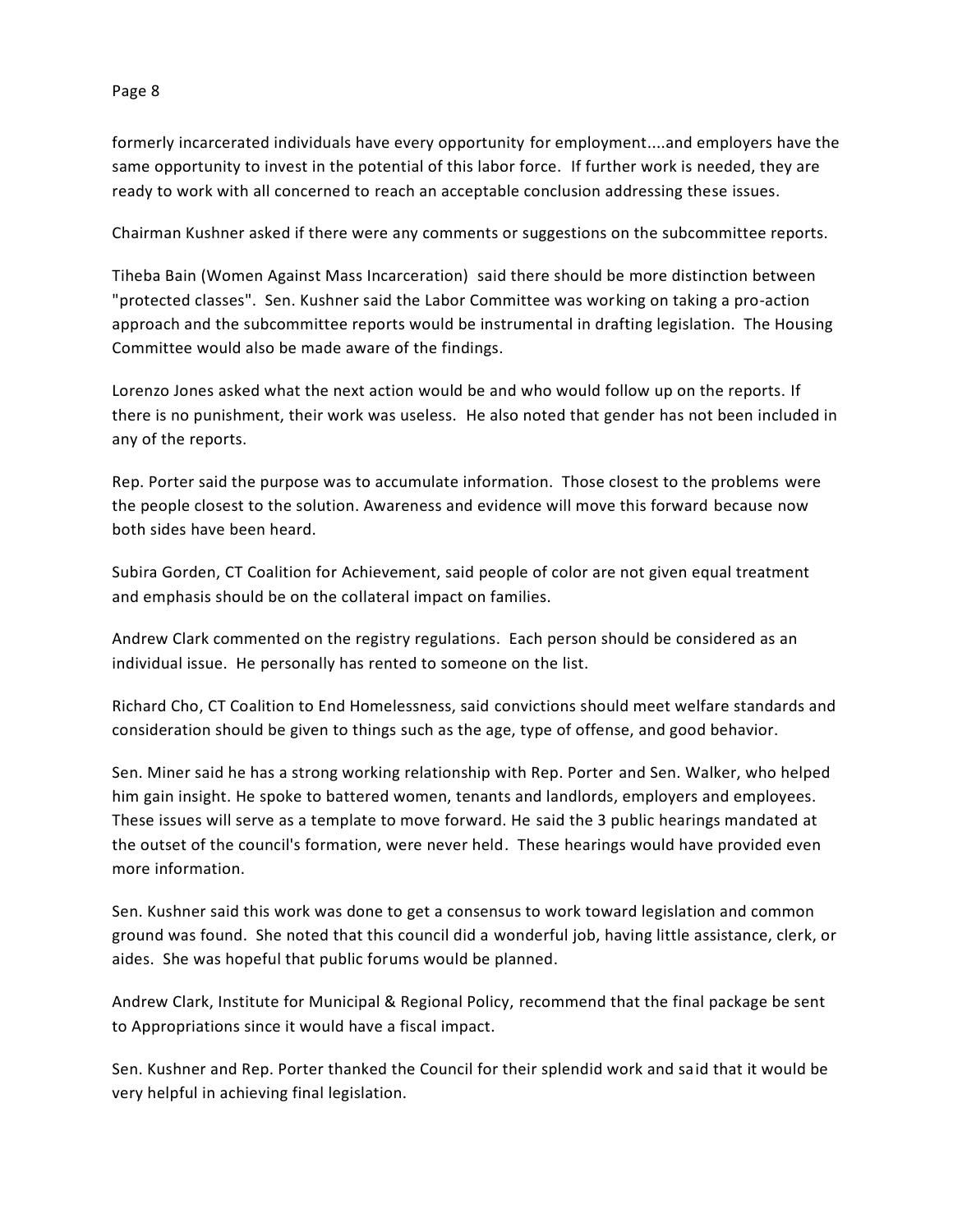The meeting adjourned at 12:10 PM.

Marie Knudsen, Assistant Clerk, Labor Committee